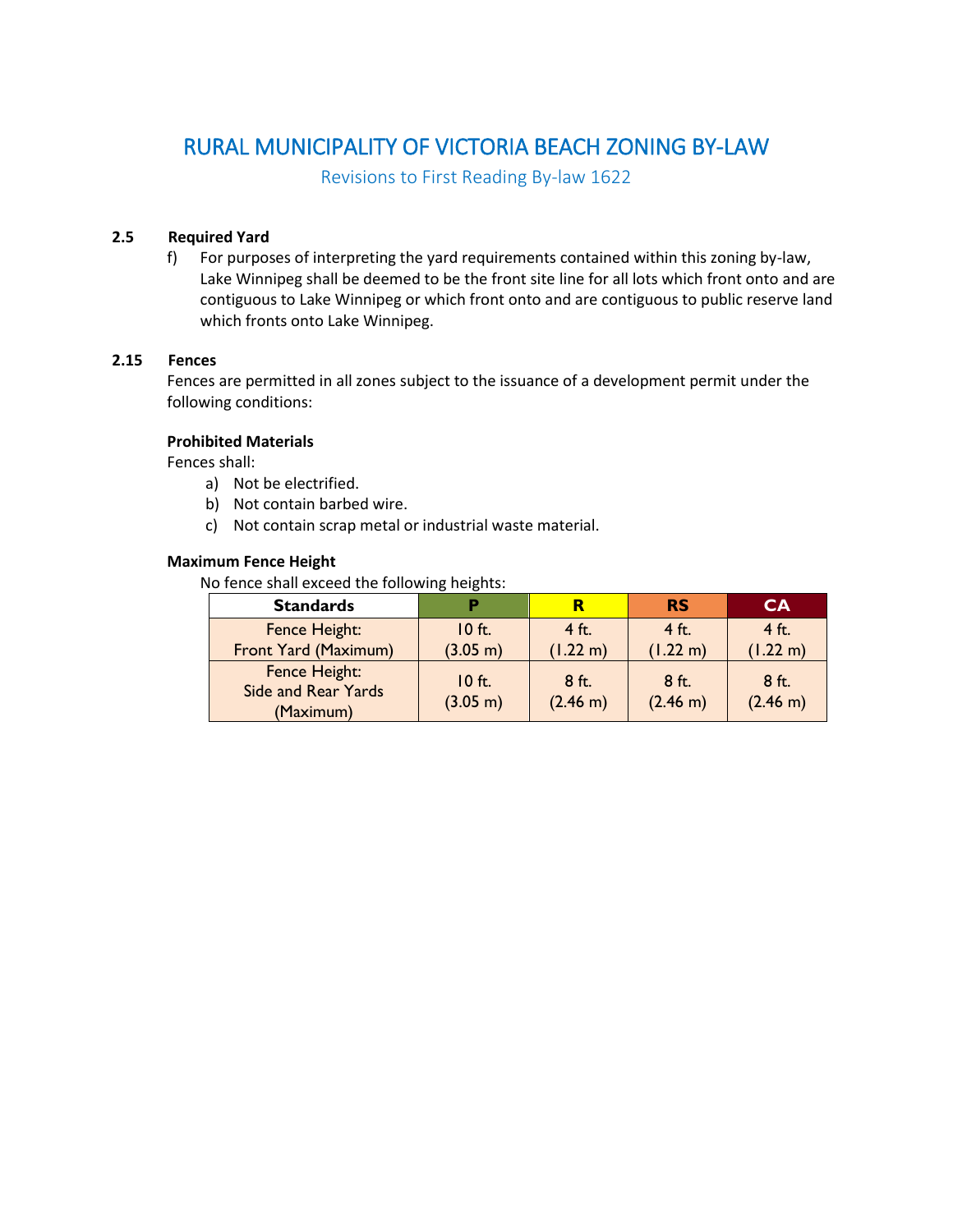## **2.16** Error! Reference source not found.

Development is prohibited in hazard areas susceptible to flooding, erosion by water or is marshy or unstable, or is otherwise hazardous by virtue of its soil or topography, unless a geotechnical engineering report, showing that the development may occur without creating any additional risks, is submitted to the Rural Municipality of Victoria Beach at the time of application for a development permit. Proposed mitigation measures may not interfere with or unduly compromise the character, enjoyment or sustainability of private or public property. Additional or alternative requirements may be included in specific agreements pursuant to *The Planning Act* to address specific scenarios and may require engineering investigation to determine appropriate limits. Development and use of land will be prohibited in instances where mitigating strategies are not possible.

**Flood Risk Areas:** For the purpose of section 2.16, the flood hazard limit is measured 2 feet (0.61m) above the high-water mark of the design flood, a recorded flood exceeding the design flood, or a flood specified by Manitoba Infrastructure.

**Erosion or Slope Instability Areas:** For the purpose of section 2.16, the erosion hazard limit is measured horizontally landward from the toe of slope a distance equal to three times the height of the slope plus a minimum erosion allowance of 50 feet (15 m). To minimize erosion, the retention of vegetation is encouraged on all slope faces.

The barrier beach south of the Pelican Point inlet and Club House Beach have been identified as Error! Reference source not found. **Areas**. Due to the inherent instability of dynamic beaches, development in these areas is subject to section 2.16.

## **2.17 Riparian Areas**

Riparian areas are measured horizontally 100 feet (30 m) from the ordinary high water mark. For the purpose of this by-law the ordinary high water mark is deemed to be on the landward side of any natural beach area. Beaches are therefore not subject to riparian area restrictions listed below.

Development shall be permitted in riparian areas in accordance with the zoning district in which it is located provided it complies with the following conditions:

- a) Native vegetation shall be retained within all riparian areas.
- b) Developments that create minor disturbances to the native vegetative cover, such as buildings, stairs, decks, patios and pathways, may be permitted, provided that not more than 25% of the riparian area is affected.
- c) Without exception, a development permit shall be required for the erection, construction, enlargement and structural alteration, or placing of a building or structure within a riparian area.
- d) A development permit shall also be required for the removal of native vegetation within the riparian area.
- e) Minimum side yards shall be maintained. In the instance where development extends onto Crown Land, a Public Reserve or waterbody, the side yard shall be measured from a projection of the lot lines for the property which the use is accessory to;
- f) A conditional use permit is required for development , including stairs, decks, and other accessory structures, on Crown Land or Public Reserve zoned as "P" Park and Open Space;